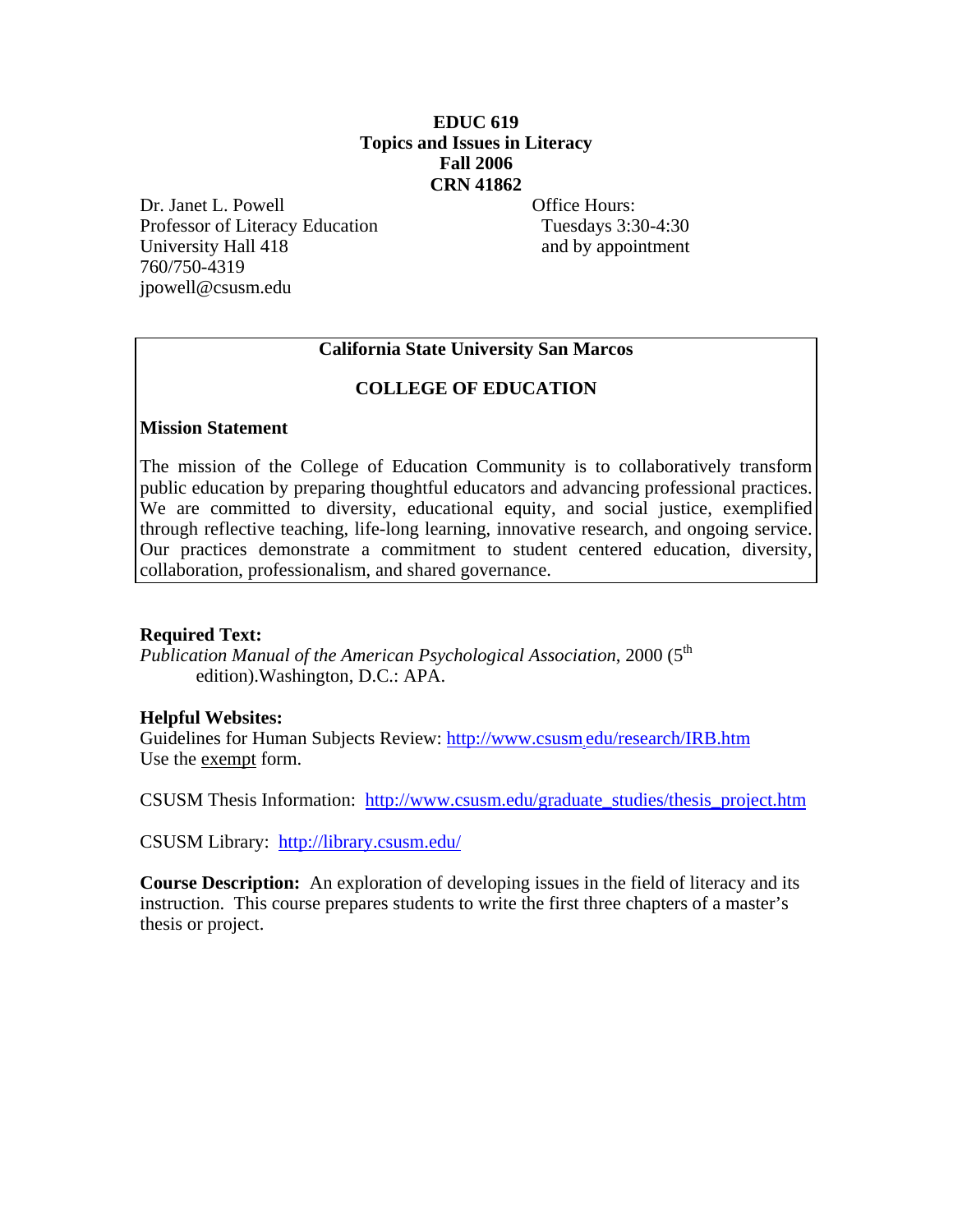**Assignments:** 

#### **1. Research Proposal 300 points**

#### *Chapter One*

#### *Introduction*

This chapter will introduce your question or topic and explain why it is important to you and to the educational community. Explain what you hope to accomplish. Be very clear about your research question or curriculum project. Try to put your project or question in a theoretical context. On what theories/principles are you basing your project? What are your assumptions? What has informed your own thinking about this project? Definitions of terms must be very clear in this section. Do not assume that the reader knows what you mean when you use educational jargon. Everyone might not agree with your definitions, so you can define terms however you wish and call them operational definitions. If you use several terms that need defining, you may want to put a *Definition of Terms* subsection at the end of the chapter. The terms should be in alphabetical order, level four.

#### *Chapter Two*

#### *Review of the Literature*

This chapter will review what is currently known (and not known) about the topic. Where is the field of literacy in terms of what is happening with your topic? The review of the literature puts the project into perspective and lets the reader know why the project is of significance. 5. After you have completed your paper, you may need to go back and modify this chapter. It is fine to use books and various other sources, but *you must have at least 15 referred journal articles.* Use the following subheadings (level 3) in chapter two:

#### *Introduction*

Restate the question and purpose of your paper. Give an overview of this chapter.

*Key word or phrase from the title of your project/question* 

From your question or project title, review what is known about key topics.

*Key word or phrase from the title of your project/question* 

From your question or project title, review what is known about key words.

*Summary* 

Summarize what you learned from the review of the literature.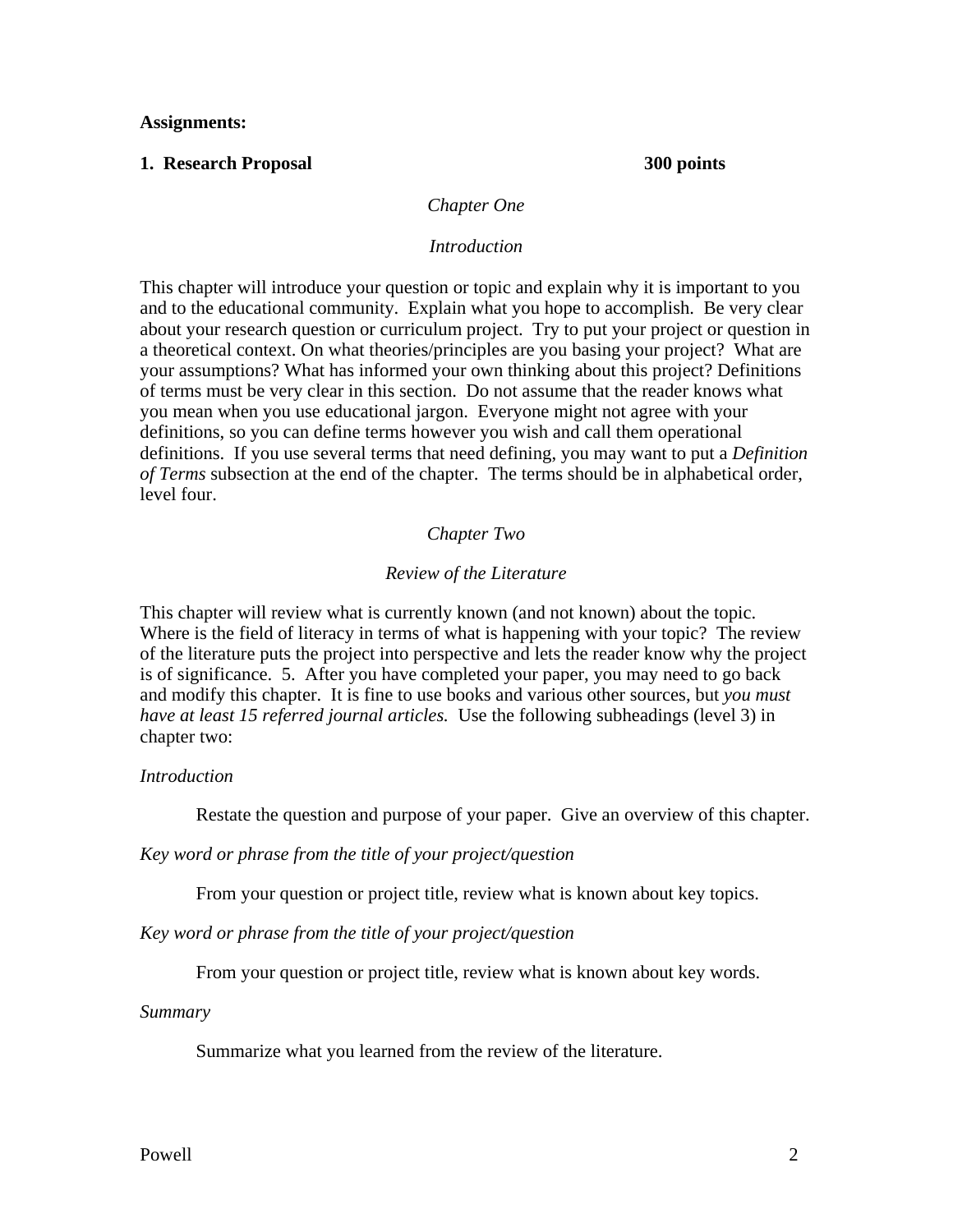### **Guidelines for Chapter Two:**

- 1. Are there too many or too few quotes. It's okay to paraphrase and then cite an author (many times this is preferable). But every other line or so shouldn't be a quote.
- 2. How well does the whole chapter hold together? Does it all seem necessary? Could any part(s) be cut out?
- 3. Is there a clear and easy-to-follow organization? Your questions must help you develop the "chunks" of research or theory you're using for your project. For example; all the literature on thematic curriculum, then the literature on accessing the curriculum, then the literature on using literature as the basis for learning the curriculum. Put together theorists and researchers who write about similar topics. Are large pieces of text broken up? Are there appropriate subheadings?
- 4. As much as possible find the original sources and cite them (rather than citing what someone else cited, or secondary sources).
- 5. After you have analyzed your data or completed your paper, you may need to go back and add literature that supports findings you didn't expect.

### *Chapter Three*

*Methodology* 

Research/Project Designs and data collection" How will the research be conducted, or how will the project be constructed? What must be done in order for you to accomplish your goals? How will you collect data and how will you analyze it?

Use these subheadings for Chapter Three (these may need some modification if you are doing a project). If you are doing a **project**, this chapter will highlight the significant findings of Chapter Two and relate how you used those findings in your project.

#### *Introduction*

Restate the question and purpose of your paper. Give an overview of this chapter.

#### *Design*

Explain the methodology you used and why it was selected. If appropriate cite a textbook defining and describing your methodology.

### *Setting*

Give the demographics of school district and the school, but do NOT name schools or districts; you may give them a pseudonym.

#### *Participants*

Powell 3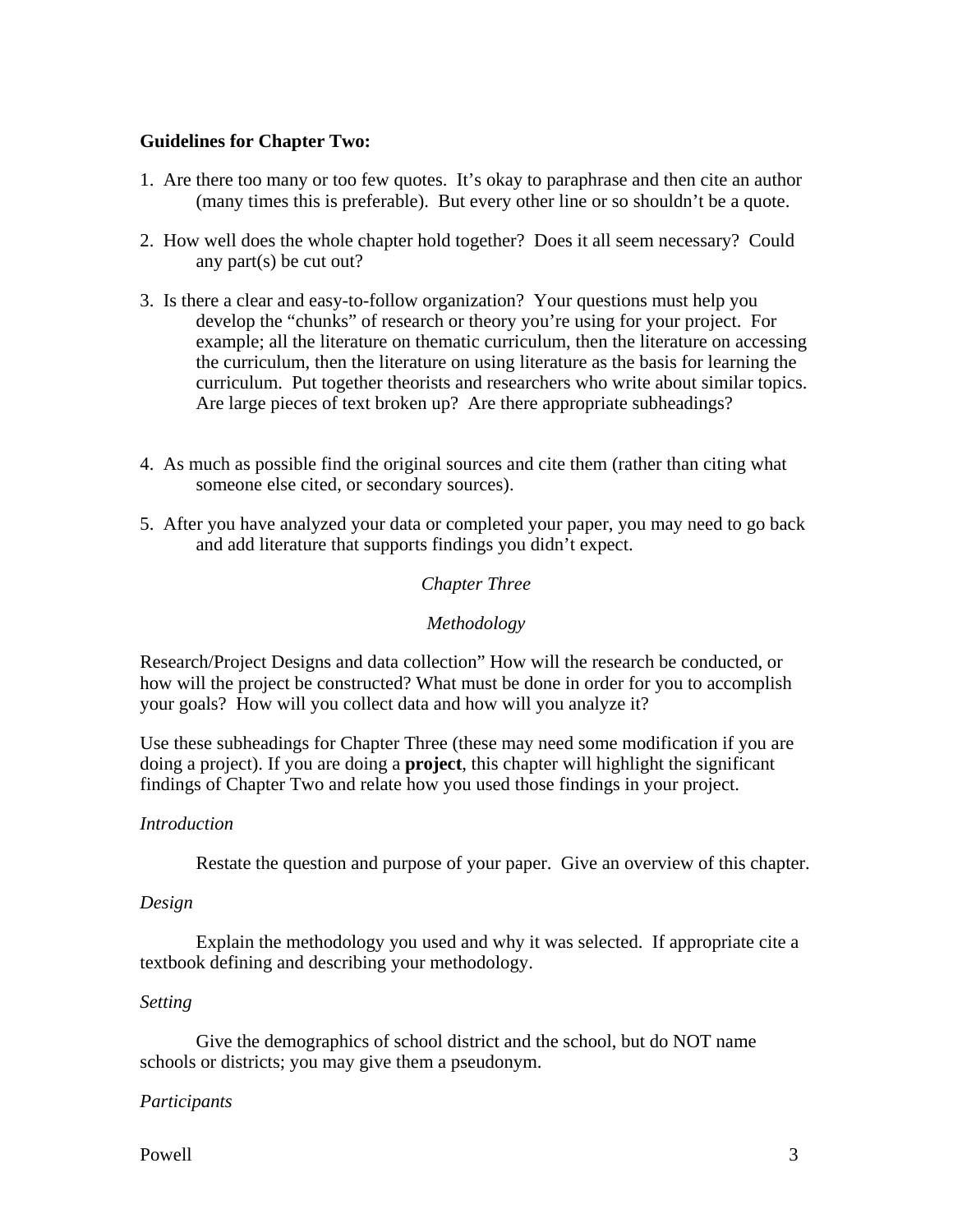Give details about how the subjects were chosen, who they are. How many males, females? What ages, ethnicity and grades are your subjects? Give as much information as possible.

#### *Materials*

Describe and cite all tests, books, or other materials you will be using and explain why they were selected. If any of your materials are teacher made they must be in the appendix. Be sure to check APA on how to reference an appendix item.

#### *Procedure*

This should almost be a cookbook type description, write it so that a peer could replicate what you have done. Use headings such as Week One, Week Two to give a sense of a timeline. Also explain why things were done as they were.

*Week one.* Start text here.

#### *Analysis*

Do not confuse this section with results which will be in Chapter Four. Explain how you will analyze all data you collect and give a rationale for why you selected these methods. List all the data you will have collected (using level four headings) such as Spelling Tests, Writing Samples. Then explain under each what you will do with that data to make sense of it and to be able to draw conclusions.

#### *Limitations*

Discuss the limitations of the study including those of your research design, number of subjects, etc.

#### *Summary*

Restate your question and summarize how your methodology will answer your question(s).

#### **Guidelines for Chapter Three:**

- 1. This is the "how to" of your project. It should be written in past tense.
- 2. Is there a clear and easy-to-follow organization? Are large pieces of text broken up? Are there appropriate subheadings?
- 3. Is it clear how data will be collected or your plan for putting your project together.
- 4. Is it clear how data will be analyzed?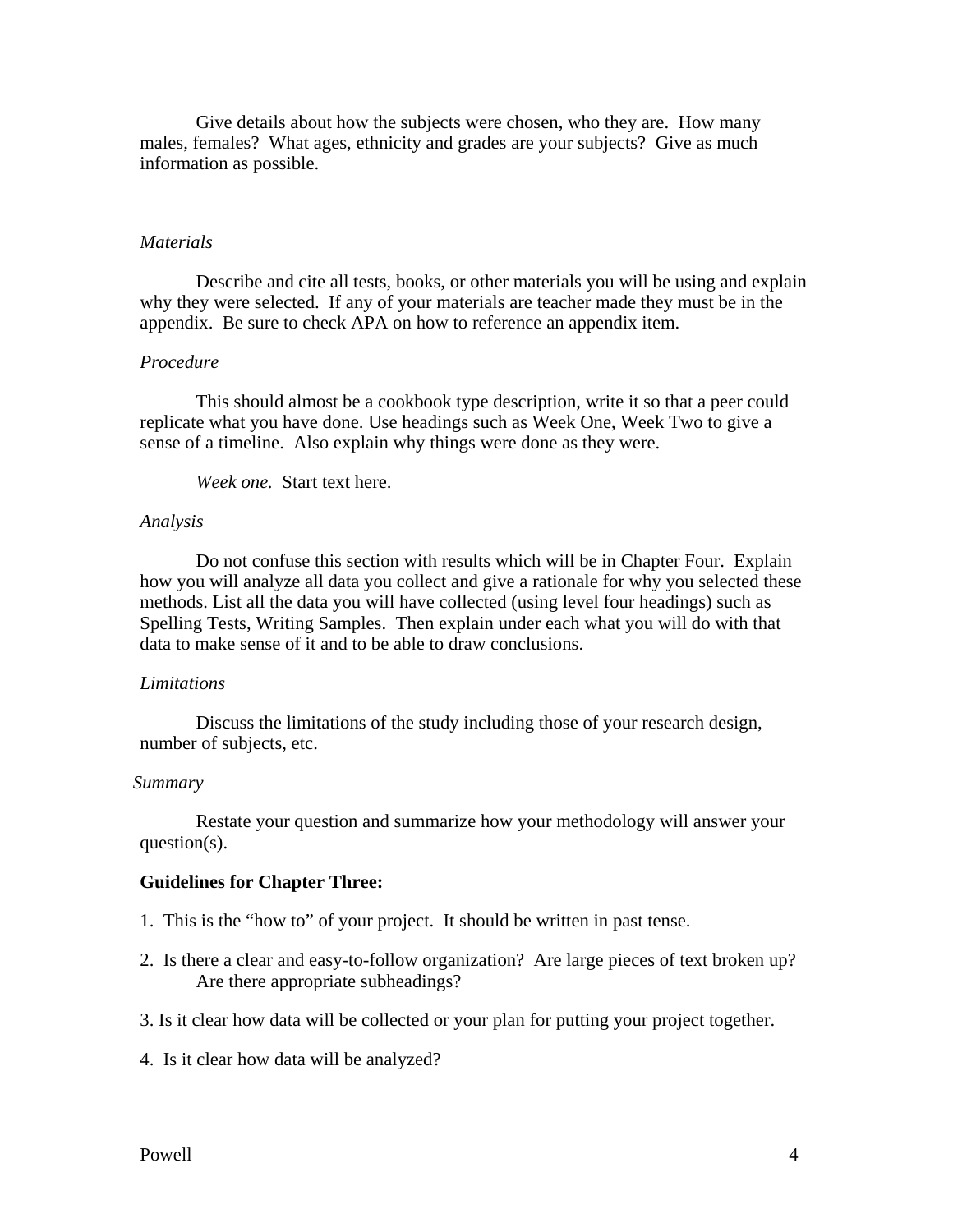5. If you are using human subjects, a completed Institutional Review Form is due with Chapter Three (see website).

# **General Guidelines for all Chapters:**

1. Anything that is quoted needs a page number

2. Quotes longer than 5 lines should be in block format. Be sure to check APA for block quote formatting.

3. Never put quotes back to back.

# 4. **DO NOT USE BOLD or PUT WORDS IN CAPS FOR EMPHASIS.**

5. Everything (including block quotes and the reference pages) should be double spaced.

6. Use author (year), in the text, not the title of the article or book, and only use last names (no initials).

7. Cite a source only once in each paragraph, then just use last name(s) of author(s).

8. Be sure to use proper placement of a period after a quote. Correct: "…is a problem" (Smith, 2003)**.** NOT "is a problem**.**" (Smith, 2003)**.** 

9. Use Times New Roman 12 font.

10. Put a page break at the end of each chapter.

### *The following chapters will be done next semester under the direct supervision of your chair and second reader:*

### *Chapter Four*

### *Results*

 What were the results of your research? This is not the place for opinions or conclusions, just the facts. Put as many of your findings in tables and charts as possible. If you are doing a project, this is where you put the actual project. Be sure to include an introduction and a summary.

### *Chapter Five*

### *Conclusions*

This chapter is your chance to explain what you think the results of your study mean. What are the implications of your findings? What recommendations would you make for future study? What questions did your project raise for you? What other kinds of research would be helpful to the field? How will the findings be presented to a wider audience? Be sure to include an introduction and a summary.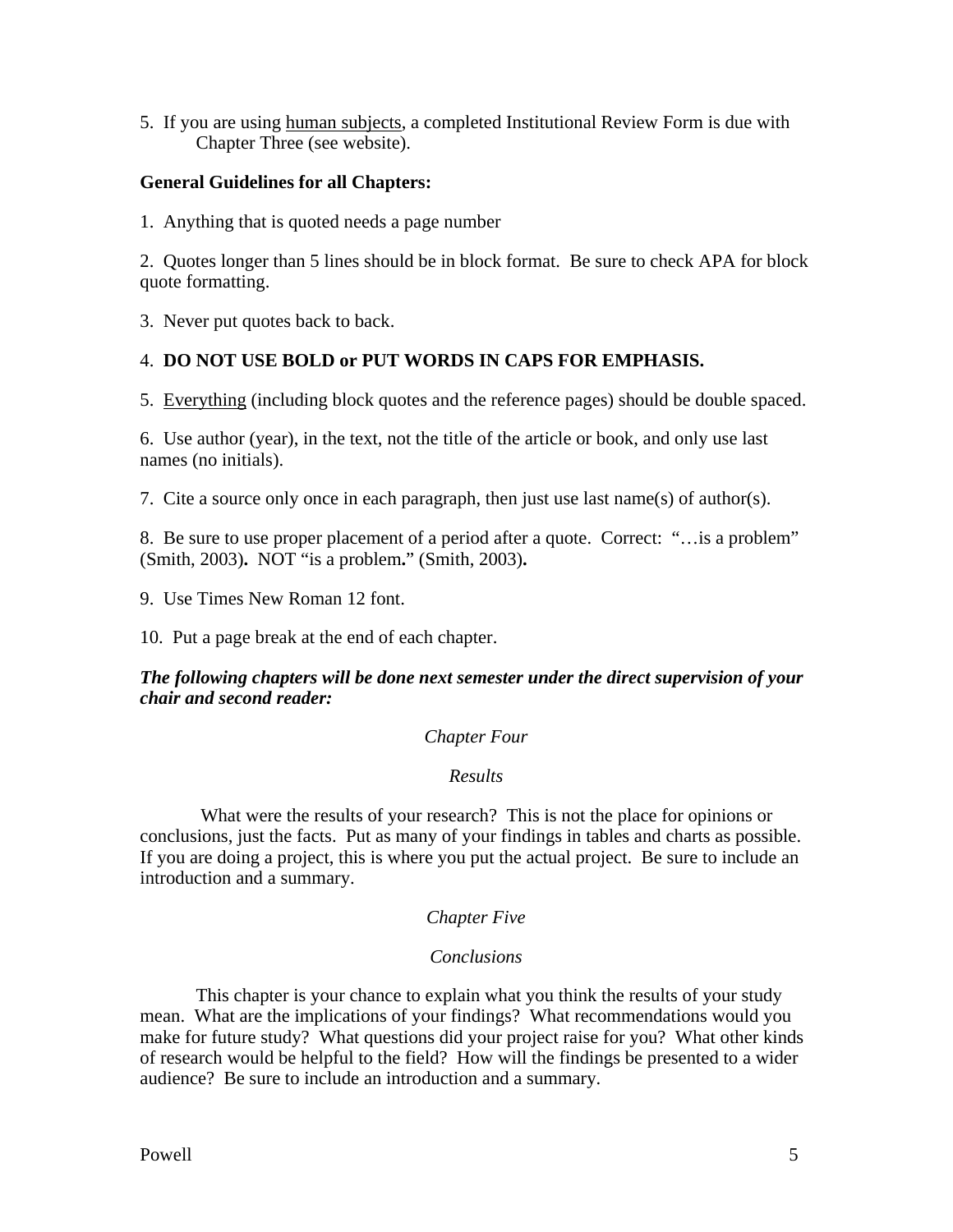# **APA Formatting**

There should be NO BOLD; use 12 font Times New Roman.

Be certain references in text match reference page

Double space everything, no more, no less.

|                                   | Page:            |
|-----------------------------------|------------------|
| Levels of headings                | 113, 307-8       |
| Page numbers & headers            | 12, 288          |
| Writing numbers                   | 122              |
| Citations in text                 | 120-121; 207-214 |
| Reference page                    | 215-281, 313     |
| Direct & Block quotes             | 121, 117-119     |
| Multiple author citations         | 208              |
| Capitalization of words in titles | 95               |
| <b>Secondary Sources</b>          | 247              |
| Title page                        | 306              |
| Use of et. al.                    | 208; 241; 404    |

**Final Paper:** Your final paper should be polished, in APA format, and comply with CSUSM library guidelines (see website).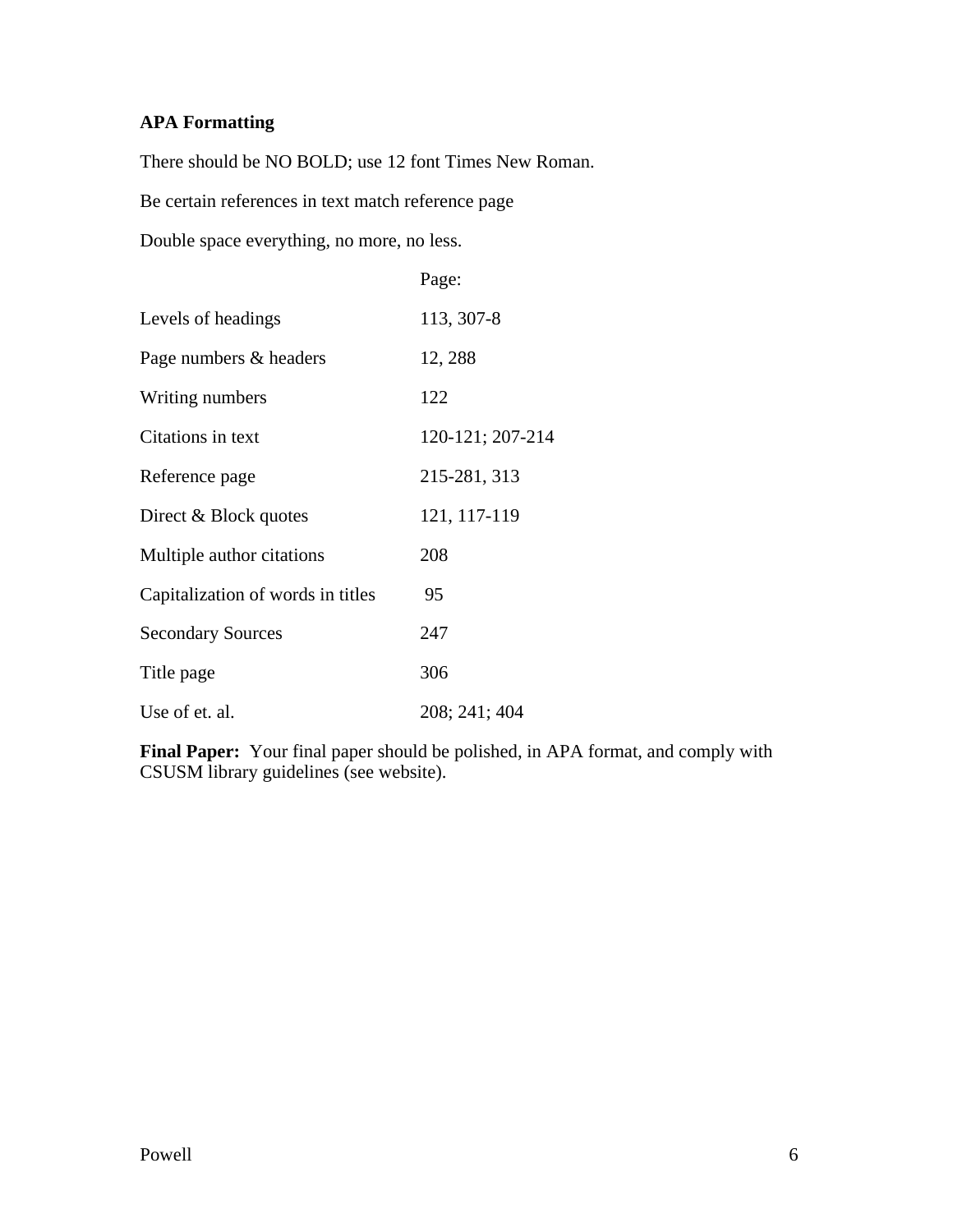### **RESEARCH PROPOSAL RUBRIC**

|                                            | <b>Chapter 1</b> | <b>Chapter 2</b> | Chapter 3 |
|--------------------------------------------|------------------|------------------|-----------|
|                                            | 100              | 100              | 100       |
| <b>Organization (20)</b>                   |                  |                  |           |
| Completeness (20)                          |                  |                  |           |
| Clarity (20)                               |                  |                  |           |
| Relevance (20)                             |                  |                  |           |
| <b>Conventions (20)</b><br>(including APA) |                  |                  |           |

**GRADING** 

**Total Score \_\_\_\_\_** 

| $\mathbf{v}$             |            |
|--------------------------|------------|
| Attendance/Participation | $100$ pts. |
| <b>Final Paper</b>       | 300 pts.   |

Grading Scale (based on percentages of above points)

| 100-94 | A     |
|--------|-------|
| 93-91  | $A -$ |
| 90-88  | $B+$  |
| 87-84  | B     |
| 83-81  | В-    |

### **2. Attendance and Participation 100 points**

# **COE Attendance Policy**

Due to the dynamic and interactive nature of courses in the College of Education, all students are expected to attend all classes and participate actively. At a minimum, students must attend more than 80% of class time, or s/he **may not receive a passing grade** for the course at the discretion of the instructor. Individual instructors may adopt more stringent attendance requirements. Should the student have extenuating circumstances, s/he should contact the instructor as soon as possible.

 A good student is one who adheres to standards of dependability and promptness. If you miss more than two class sessions or are late (or leave early) for more than three sessions, you cannot receive an A. If you miss more than three class sessions you cannot receive a B. Late assignments will be penalized by a 5% deduction in points for each weekday late. After two weeks, late assignments will be given a zero. If you have extraordinary circumstances in your life which will impact your assignments, please let me know. I want you to be able to stay in school and succeed. If you have any questions or concerns, please feel free to come in and speak with me about them.